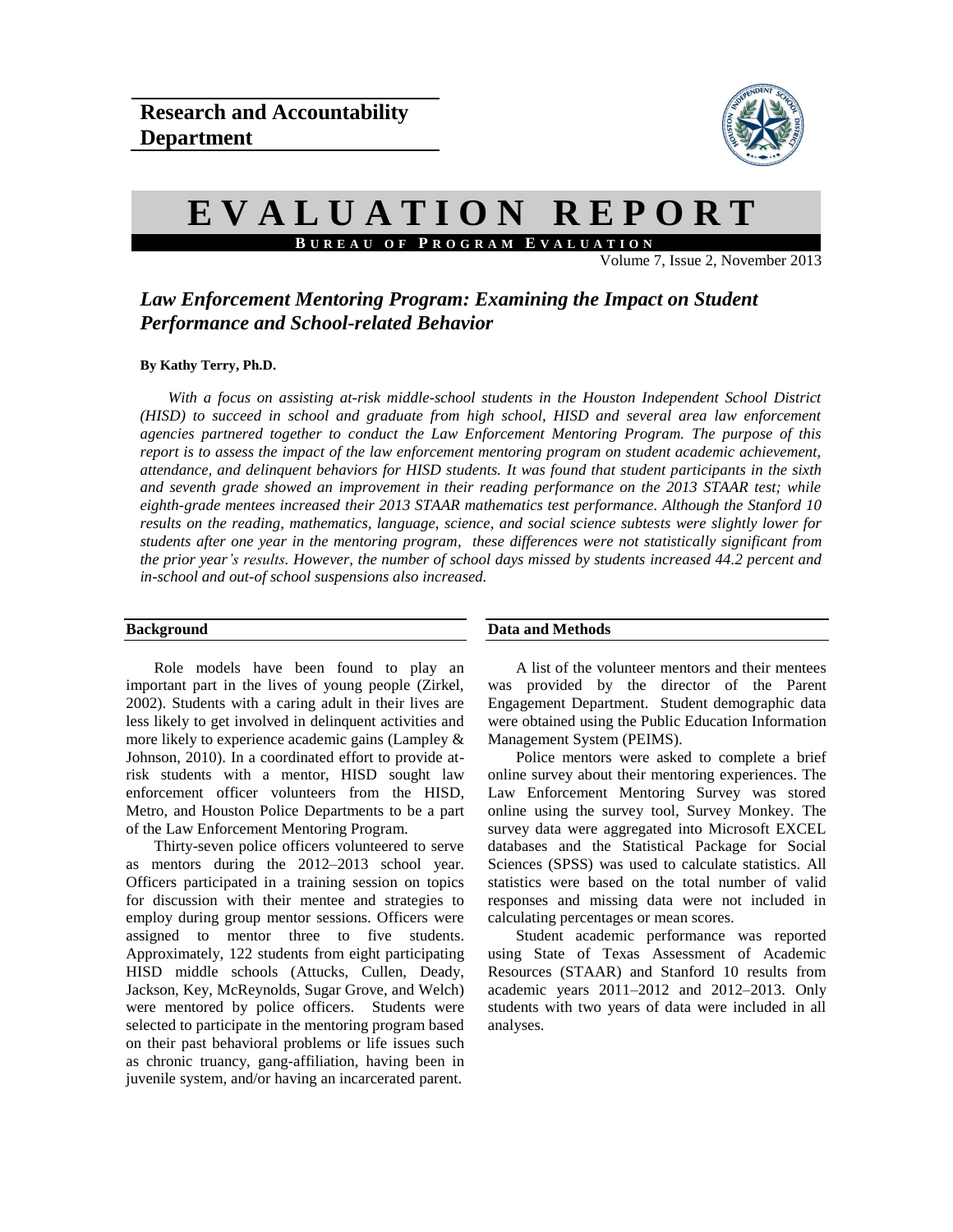**What are the demographics of the students mentored in the Law Enforcement Mentoring Program?**

**Table 1** displays the demographic characteristics of the students mentored by a police officer during the 2012–2013 school year. Table 1 reveals that 77.0 percent of students were male. Fifty-nine of the students (48.4) were in the seventh grade, while 39 students (31.9 percent) were in the eighth grade and 24 (19.7 percent) were in the sixth grade. Approximately, 50.8 percent of the students were African-American and 30.3 percent were classified as receiving special education services. The majority of students in the mentoring program were classified as at-risk (77.0 percent) and as economically disadvantaged (92.6 percent).

# **What were the perceptions of law enforcement officers about their mentoring experiences?**

The officer mentors were asked to complete an online survey about their experiences in the mentoring program. Fifty-seven percent  $(n = 21)$  of the mentors completed the survey. **Table 2** presents the results of survey respondents about program components.

Sixty percent of the officer mentors felt that the

| Table 1. Demographics of Students Mentored by Law<br><b>Enforcement Officers, 2013</b> |     |               |  |  |
|----------------------------------------------------------------------------------------|-----|---------------|--|--|
|                                                                                        | N   | $\frac{0}{0}$ |  |  |
|                                                                                        | 122 | 100           |  |  |
| Gender                                                                                 |     |               |  |  |
| Male                                                                                   | 94  | 77.0          |  |  |
| Female                                                                                 | 28  | 23.0          |  |  |
| Grade                                                                                  |     |               |  |  |
| Sixth                                                                                  | 24  | 19.7          |  |  |
| Seventh                                                                                | 59  | 48.4          |  |  |
| Eighth                                                                                 | 39  | 31.9          |  |  |
| <b>Ethnicity</b>                                                                       |     |               |  |  |
| African American                                                                       | 62  | 50.8          |  |  |
| Hispanic                                                                               | 56  | 45.9          |  |  |
| Other                                                                                  | 4   | 3.3           |  |  |
| <b>Special Education</b>                                                               |     |               |  |  |
| Yes                                                                                    | 37  | 30.3          |  |  |
| <b>Limited English Proficiency</b>                                                     |     |               |  |  |
| Yes                                                                                    | 26  | 21.3          |  |  |
| <b>Economically</b>                                                                    |     |               |  |  |
| <b>Disadvantaged</b>                                                                   |     |               |  |  |
| Yes                                                                                    | 113 | 92.6          |  |  |
| At-Risk                                                                                |     |               |  |  |
| Yes                                                                                    | 94  | 77.0          |  |  |

|  | Table 2. Survey Rating Responses of Officer Mentors |  |
|--|-----------------------------------------------------|--|
|  | about Program Components                            |  |

| Component                                        | <b>Needs</b><br>Improve<br>-ment | Okay | Very<br>Good | <b>Excellent</b> |
|--------------------------------------------------|----------------------------------|------|--------------|------------------|
| Training                                         | 20.0                             | 20.0 | 55.0         | 5.0              |
| Materials/<br>Resources                          | 15.0                             | 30.0 | 35.0         | 20.0             |
| Information about<br>your mentee<br>assignment   | 21.1                             | 15.8 | 52.6         | 10.5             |
| Communication<br>from district<br>administrators | 10.0                             | 25.0 | 40.0         | 25.0             |
| Communication<br>from school<br>personnel        | 50.0                             | 30.0 | 10.0         | 10.0             |
| Space for<br>mentoring session                   | 21.1                             | 31.6 | 47.4         | 0.0              |
| Welcome by<br>school                             | 30.0                             | 15.0 | 35.0         | 20.0             |

training they received was "very good" or "excellent", while 20.0 percent felt the training "needed improvement." In addition, 55.0 percent felt the materials and resources provided were "very good" or "excellent." Space was also allotted for additional comments about the training and materials. Some specific responses regarding the training and materials were as follows:

- Training, along with the materials, was beneficial.
- The tools received helped me have conversations with the children. However, sometimes, they wanted to talk about some other topic and we would.
- It would be more beneficial to have a monthly curriculum with specific lesson plans or activities that can be completed during the mentor session.

A majority of mentors (52.6 percent) felt the information they received about their mentees were "very good." Several respondents commented that the students participating in the program resented being placed in the program and their attitudes hindered the mentoring process. Specific responses included:

- Most of the kids don't want to be there and/or have an overall disinterest. I think the program has more to offer students who are participating voluntarily and not just students who are gang members and don't want to participate in the program.
- I have done this type of program with HISD before. This time, it seems that the students chosen are in desperate need of mentoring. However, I have also noticed that they do not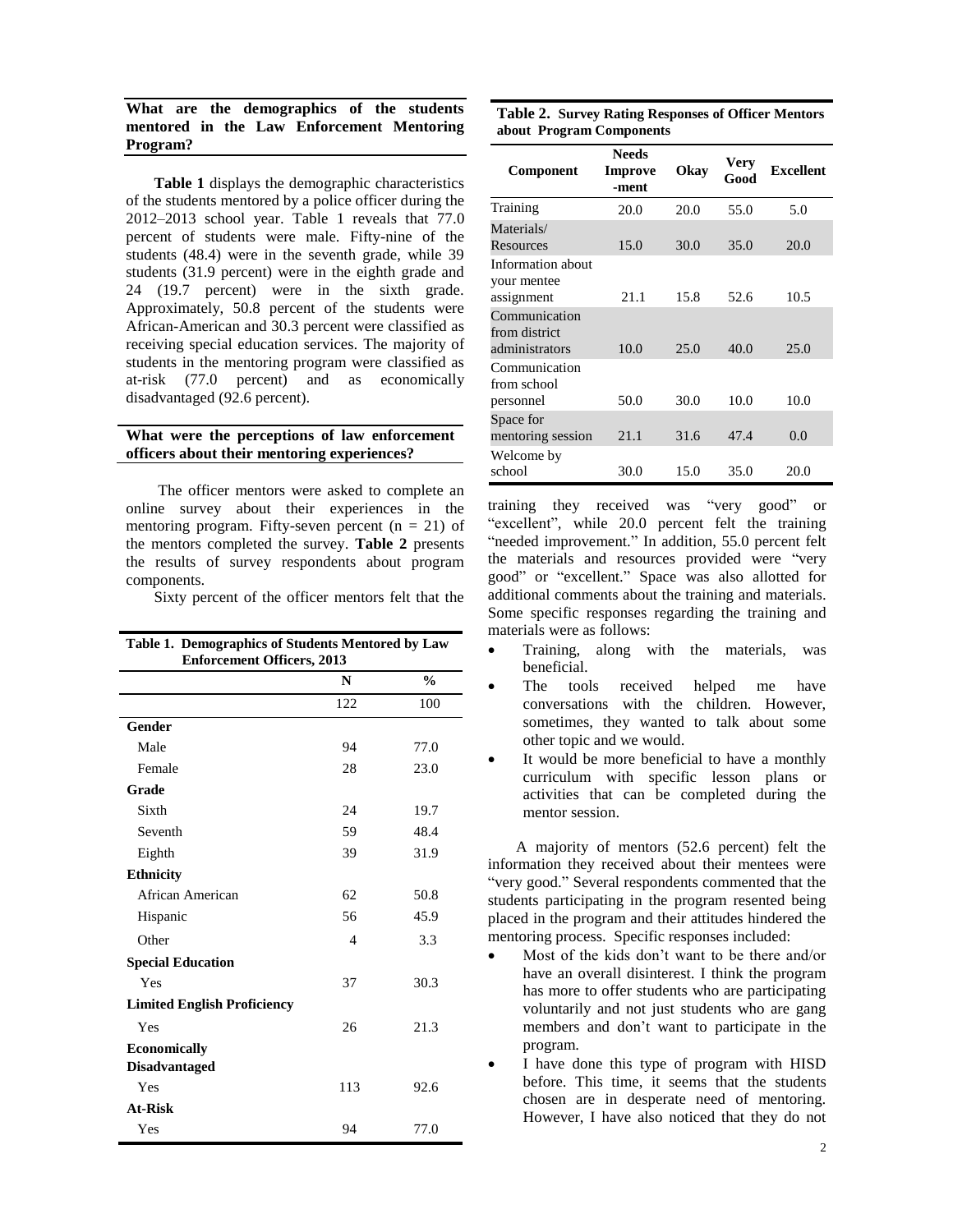like the fact they were "selected" for this program. It has been difficult, to say the least, to present the program in a positive light for them. They see it as a disciplinary process. Therefore, it is more difficult to connect with them.

Mentor respondents noted that the communication from school personnel needed improvement (50.0 percent), while 40.0 percent responded that the communication from the district administrators was "very good." In the comments section provided, five mentors noted that there was a greater need for interaction with school personnel. Three officers mentioned that they never met the principal of the campus and the meeting location for their sessions was changed multiple times throughout the school year  $(n = 2)$ .

# **Did the students in the mentoring program during the 2012–2013 school year have an increase in academic performance?**

**Figure 1** shows the percent of students who met satisfactory under phase-in 1 standards for school years 2011–2012 and 2012–2013 on the STAAR reading test by current grade level for students with two years of data. The 2011–2012 test results represent the fifth, sixth, and seventh grade data for 2012–2013 mentees in grades six, seven, and eight, respectively. Prior year and current year HISD results are provided for reference.

From spring 2012 to spring 2013, the percent of 2012–2013 sixth-grade mentees who met satisfactory performance under phase-in 1 standards increased from 23.5 percent the prior year to 29.4 percent on the reading STAAR test. Similarly, the percent of 2012– 2013 mentees in seventh grade meeting the satisfactory phase-in 1 standards increased their scores from 39.4 percent to 51.5 percent. However, on the reading STAAR test, the percent of eighth grade mentees meeting the satisfactory performance standard decreased from 42.9 percent the prior year to 33.3 percent in 2013. Program students in all grades performed below the district results in their same grade level.

**Figure 2** displays the percent of students who met satisfactory under phase-in 1 standards for spring 2012 and spring 2013 on the STAAR mathematics test by current grade level for students with two years of data.

On the STAAR math test, the percent of mentees who met satisfactory performance under phase-in 1 standards increased from 2012 to 2013 for 2012–2013 sixth grade (42.1 to 47.4) and eighth-grade mentees (17.9 to 28.2). The percent of seventh-grade mentees meeting the satisfactory standards on the test decreased from 40.1 percent to 30.2 percent. Similar-

#### **Figure 1. Percent Met Satisfactory at Phase-in 1 Standards for Law Enforcement Program Mentees, STAAR Reading, Current Year (Spring 2013) Compared to Their Prior Year Performance**



Note: Grades  $6^{\text{th}}$  n=17, 7<sup>th</sup> n=33, 8<sup>th</sup> n=42 Source: Data Warehouse





Note: Grades  $6^{th}$  n=19,  $7^{th}$  n=32,  $8^{th}$  n=39 Source: Data Warehouse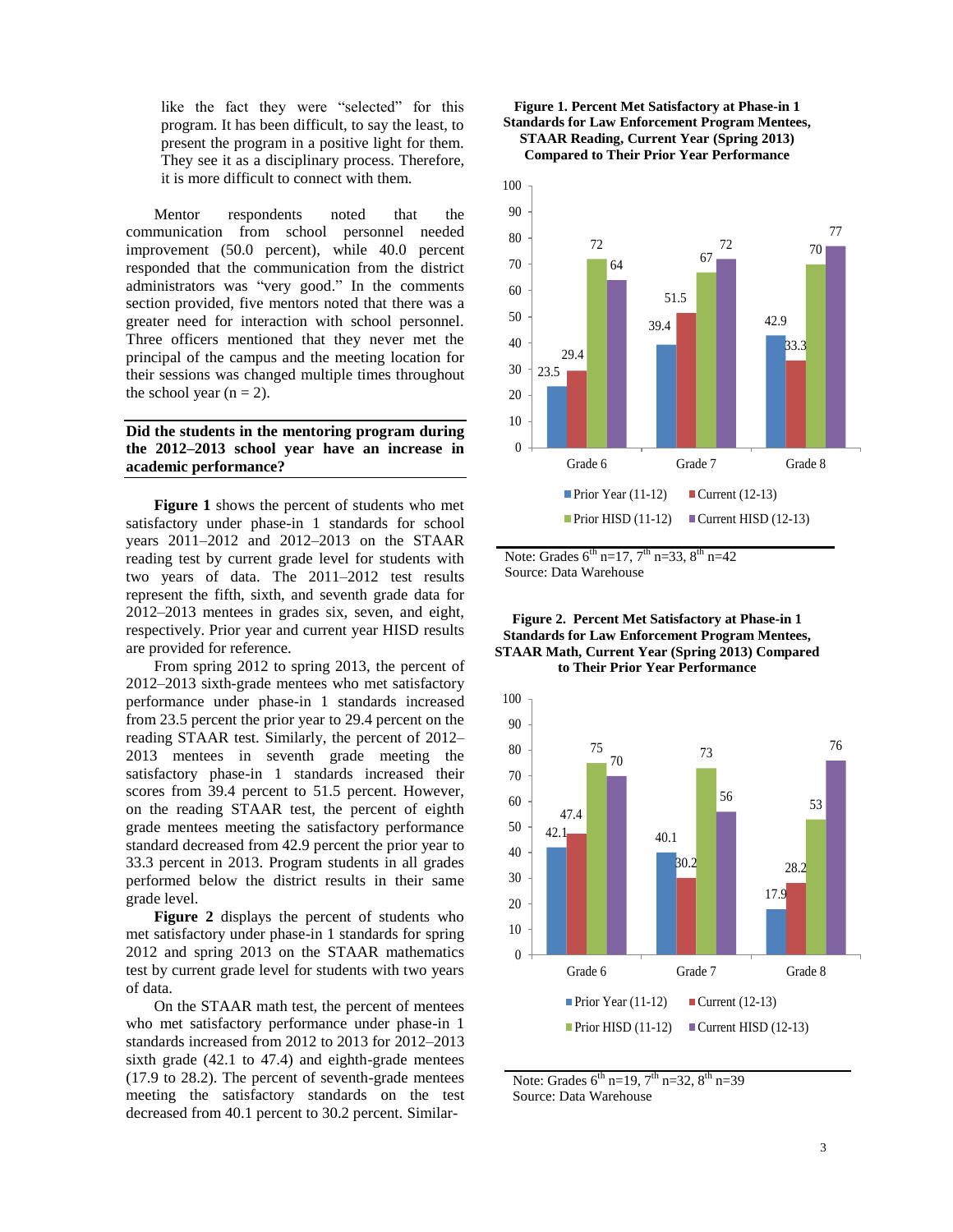| Table 3. Law Enforcement Program Mentees Stanford 10 Normal Curve Equivalents (NCEs), 2012 and 2013 |               |         |      |                    |      |          |      |                |      |                                 |      |
|-----------------------------------------------------------------------------------------------------|---------------|---------|------|--------------------|------|----------|------|----------------|------|---------------------------------|------|
| 2013<br>Grade                                                                                       | N             | Reading |      | <b>Mathematics</b> |      | Language |      | <b>Science</b> |      | <b>Social</b><br><b>Science</b> |      |
| Level                                                                                               | <b>Tested</b> | 2012    | 2013 | 2012               | 2013 | 2012     | 2013 | 2012           | 2013 | 2012                            | 2013 |
| 6                                                                                                   | 16            | 27      | 23   | 33                 | 36   | 27       | 26   | 42             | 29   | 30                              | 28   |
|                                                                                                     | 44            | 23      | 22   | 35                 | 32   | 27       | 23   | 32             | 29   | 28                              | 26   |
| 8                                                                                                   | 30            | 33      | 33   | 42                 | 39   | 31       | 29   | 40             | 42   | 34                              | 34   |
| <b>Total</b>                                                                                        | 90            | 28      | 26   | 37                 | 36   | 28       | 26   | 38             | 33   | 31                              | 29   |
| <b>District</b>                                                                                     | 35,087        | 47      | 45   | 55                 | 55   | 49       | 47   | 57             | 55   | 48                              | 48   |

Sources: Stanford data files 2012 and 2013

Note: District data include all students tested in 2011–2012 and all students tested in 2012–2013.

ly to the STAAR reading results, law enforcement program mentees performed below the district results in 2011–2012 and 2012–2013.

**Table 3** presents the 2012 and 2013 Stanford 10 results on the reading, mathematics, language, science, and social science subtests for mentees by grade level with two years of data. Stanford 10 results are reported in normal curve equivalents (NCEs).

From spring 2012 to spring 2013, the total mean NCEs (all grade levels combined) earned by mentees decreased for the reading, mathematics, language, science, and social science subtests. Sixth grade mentees earned a higher mean NCE on the mathematics subtest from 2012 to 2013 (33 NCEs vs. 36 NCEs) and eighth-grade mentees earned a higher mean NCE on the science subtest during the same time period (40 NCEs vs. 42 NCEs). Paired sample ttests did not reveal any statistically significant differences across all subtests from spring 2012 to spring 2013.

# **Did participation in the law enforcement program influence mentee school behavior (attendance, discipline)?**

In order to assess changes in school behavior of mentees, attendance and discipline records were gathered for 2011–2012 and 2012–2013. **Table 4** displays the changes in attendance for 117 mentees that were found in the attendance files in 2012 and 2013. The total number of school days missed by mentees increased from 1,878 in 2011–2012 to 2,708 in 2012–2013. The average number of days absent per mentee also increased from 16.1 days to 23.2 days. This resulted in a decrease in the overall attendance rates by 5.2 percent.

| Table 4. Attendance Rates for Law Enforcement |  |  |  |
|-----------------------------------------------|--|--|--|
| Program Mentees, 2012 and 2013                |  |  |  |

|                            | 2012  | 2013  | <b>Change</b> |
|----------------------------|-------|-------|---------------|
| <b>Total Days Absent</b>   | 1.878 | 2.708 | $+830$        |
| <b>Average Days Absent</b> | 16.1  | 23.2  | $+7.1$        |
| <b>Attendance Rate</b>     | 89 9  | 84.7  | $-52$         |

Sources: Attendance Files, 2012 and 2013

**Figure 3** shows the number of in-school suspensions, out-of school suspensions, and removals to a disciplinary alternative education program (DAEP) for 2012–2013 law enforcement mentees for 2011–2012 and 2012–2013. A total of 86 students were found in the disciplinary file in both school years.

The number of in-school suspensions increased from 255 in 2011–2012 to 390 in 2012–2013 and the out-of-school suspensions also increased from 210 to 470. The number of mentees that were removed from their campus and placed in a DAEP increased by 37 students, from 19 students in 2012 and 56 students in 2013.





Note: \*DAEP=Disciplinary Alternative Education Program Sources: Discipline Files, 2012 and 2013